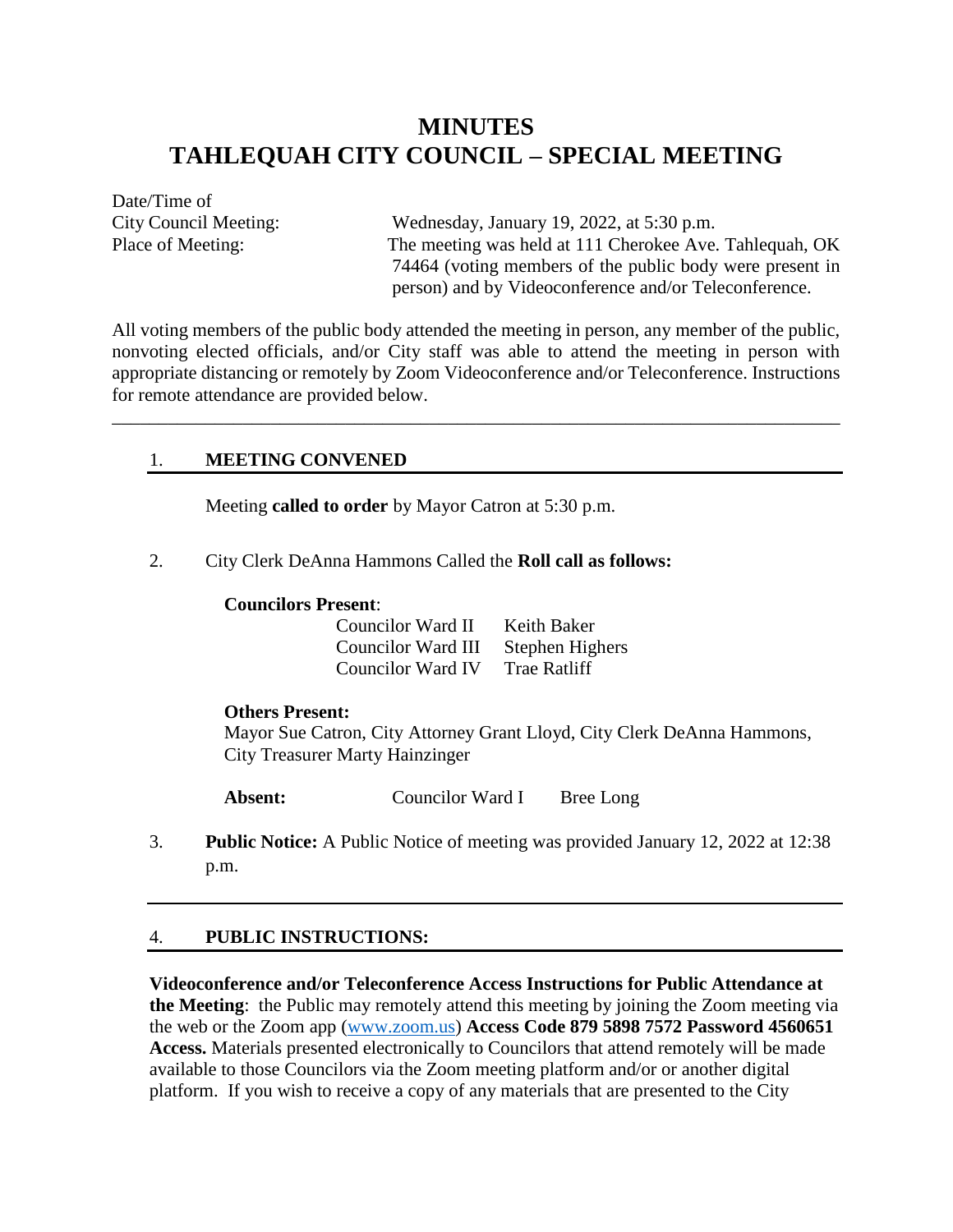Council via Zoom or otherwise, please submit your request to [cityclerk@cityoftahlequah.com.](mailto:cityclerk@cityoftahlequah.com)

**Videoconference and/or Teleconference Notice**: This meeting will include communication by City Staff to the City Council, and those communications may be by auditory communication or by visual and auditory communication. Communication by and between the City Council and/or members of the Public may be limited to auditory only communication.

The Public may ask questions during the discussion of each agenda item by typing the word "question" along with his or her name in the chat bar and waiting to be called on. If communicating via the Zoom Videoconference and/or Teleconference, the Mayor will call upon you to unmute yourself so that you may speak. Only questions spoken out loud are allowed to be responded to. Please do not type out your questions in the chat bar.

Should there be any technical difficulties during the meeting please refer to the City of Tahlequah website and/or City of Tahlequah Facebook page as the City will address any issues and/or provide further instructions.

## 5. **PUBLIC COMMENTS**

IT Director Randy Powell – recognition of Matt Kenyon of his work with in the IT department and for the City.

\_\_\_\_\_\_\_\_\_\_\_\_\_\_\_\_\_\_\_\_\_\_\_\_\_\_\_\_\_\_\_\_\_\_\_\_\_\_\_\_\_\_\_\_\_\_\_\_\_\_\_\_\_\_\_\_\_\_\_\_\_\_\_\_\_\_\_\_

## **REGULAR SESSION**

6. Councilor Ratliff made a motion and Councilor Highers seconded to TABLE acknowledging receipt of the Tahlequah Regional Development Authority annual Audit for fiscal year-end June 30, 2021.

*Vote:* Ayes: Baker, Highers, Ratliff, Nays: none Motion carried.

- 7. **PUBLIC HEARING: Closeout of 17983-CDBG-20 Small Cities grant** from the Oklahoma Department of Commerce.
- 8. Councilor Highers made a motion and Councilor Ratliff seconded to accept the **completed project MMR-1 Mimosa, Mahaney, Rayne street** improvement project partially funded by CDBG-20 Small Cities funds; officially closing out the project.
- *Vote:* Ayes: Baker, Highers, Ratliff, Nays: none Motion carried.
- 9. **PUBLIC HEARING: CDBG-22 Small Cities grant** funds for Cedar Street Improvement project.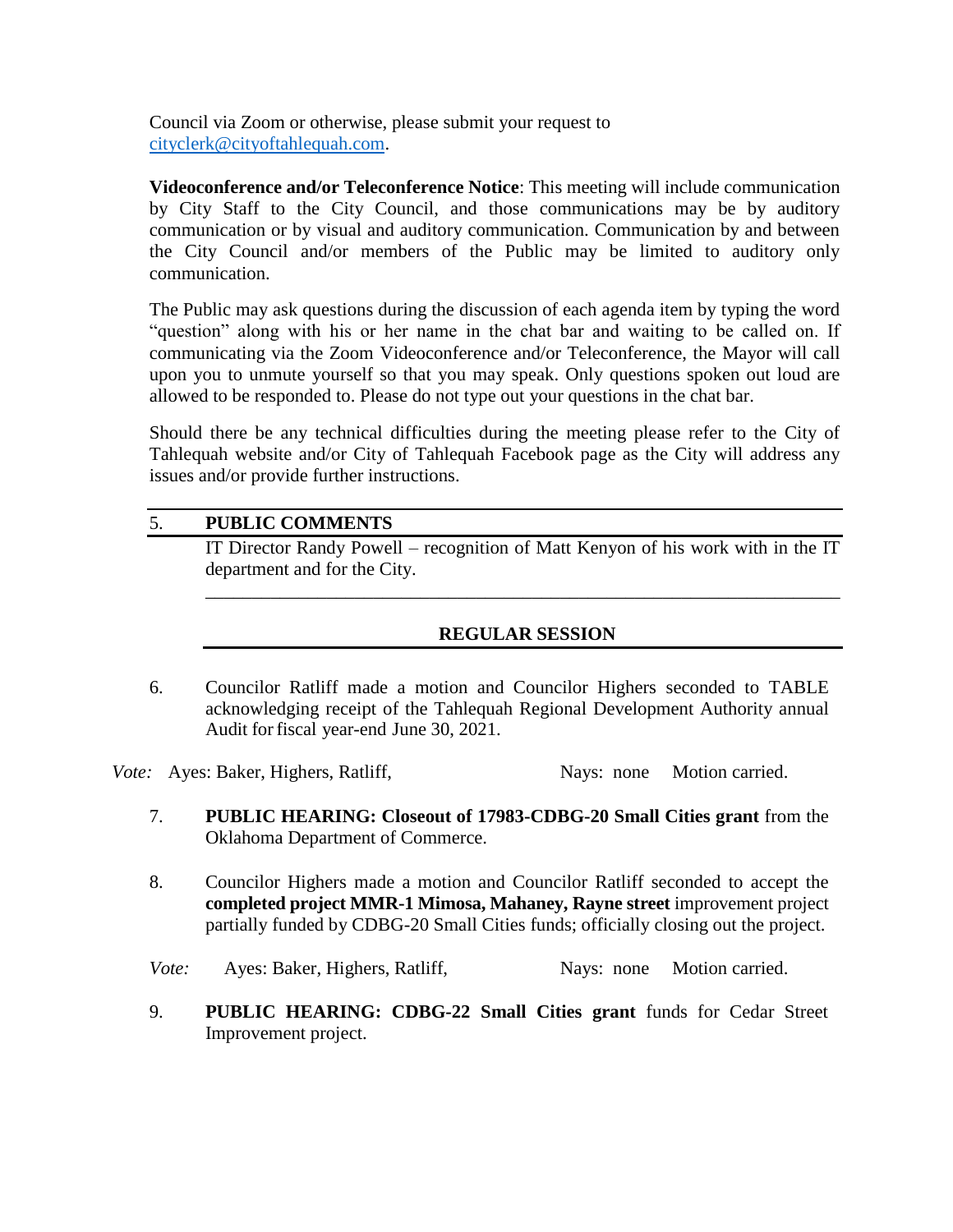- 10. Councilor Ratliff made a motion and Councilor Baker seconded to adopt with modifications (correcting the Resolution number from 07-20-20 to **Resolution No. 01-19-22** on the document in the Council packet) **Resolution No. 01-19-22**- Making application with the Oklahoma Department of Commerce CDBG-22 Small Cities grant; committing matching funds; authorizing the mayor and city clerk to execute all required documents in relation therewith.
- *Vote:* Ayes: Highers, Ratliff, Baker Nays: none Motion carried.
- 11. Councilor Ratliff made a motion and Highers Councilor seconded to adopt the Citizen **Participation Plan for 2022 - CDBG Small Cities grant.**
- *Vote:* Ayes: Highers, Ratliff, Baker Nays: none Motion carried.
	- $\triangleright$  Mayor Catron moved agenda number 17 to be heard before agenda number 12.

17. Discussion and presentation only of the **City of Tahlequah Redistricting RecommendingCommittee's report and/or findings** and discussion related to **Ordinance No. 1331-2022, an ordinance changing the ward boundaries of the City of Tahlequah as required by the State of Oklahoma after each federal census.**

- 12. No Action was taken regarding LeaseRate Quote Open-End (Equity) Quote No. 6142302 with **Enterprise Fleet Management.**
- 13. Councilor Highers made a motion and Councilor Ratliff seconded to approve **hiring Lisa Gambrell as a Cashier** in the Managerial Department at a T111.

| Vote: | Ayes: Baker, Highers, Ratliff                                                                                                                                                                                                                                                                                                 |            | Nays: none Motion carried. |  |
|-------|-------------------------------------------------------------------------------------------------------------------------------------------------------------------------------------------------------------------------------------------------------------------------------------------------------------------------------|------------|----------------------------|--|
| 14.   | Councilor Ratliff made a motion and Councilor Highers seconded to award the<br>contract for the City of Tahlequah, <b>Safe Routes to School</b> project to Bison Civil,<br>LLC in the amount of \$300,061.71 and authorize the use of the Streets and Sidewalks<br>Funds to supplement the Safe Routes to School Grant Funds. |            |                            |  |
| Vote: | Ayes: Ratliff, Baker, Highers                                                                                                                                                                                                                                                                                                 |            | Nays: none Motion carried. |  |
| 15.   | Councilor Highers made a motion and Councilor Ratliff seconded to approve<br><b>Ordinance No. 1330-2021, an ordinance amending "Exhibit A" of Ordinance No.</b><br>1303-2020 to include Excessive Nuisance Alarms.                                                                                                            |            |                            |  |
| Vote: | Ayes: Highers, Ratliff, Baker                                                                                                                                                                                                                                                                                                 | Nays: none | Motion carried.            |  |

16. Councilor Baker made a motion and Councilor Highers seconded to approve with